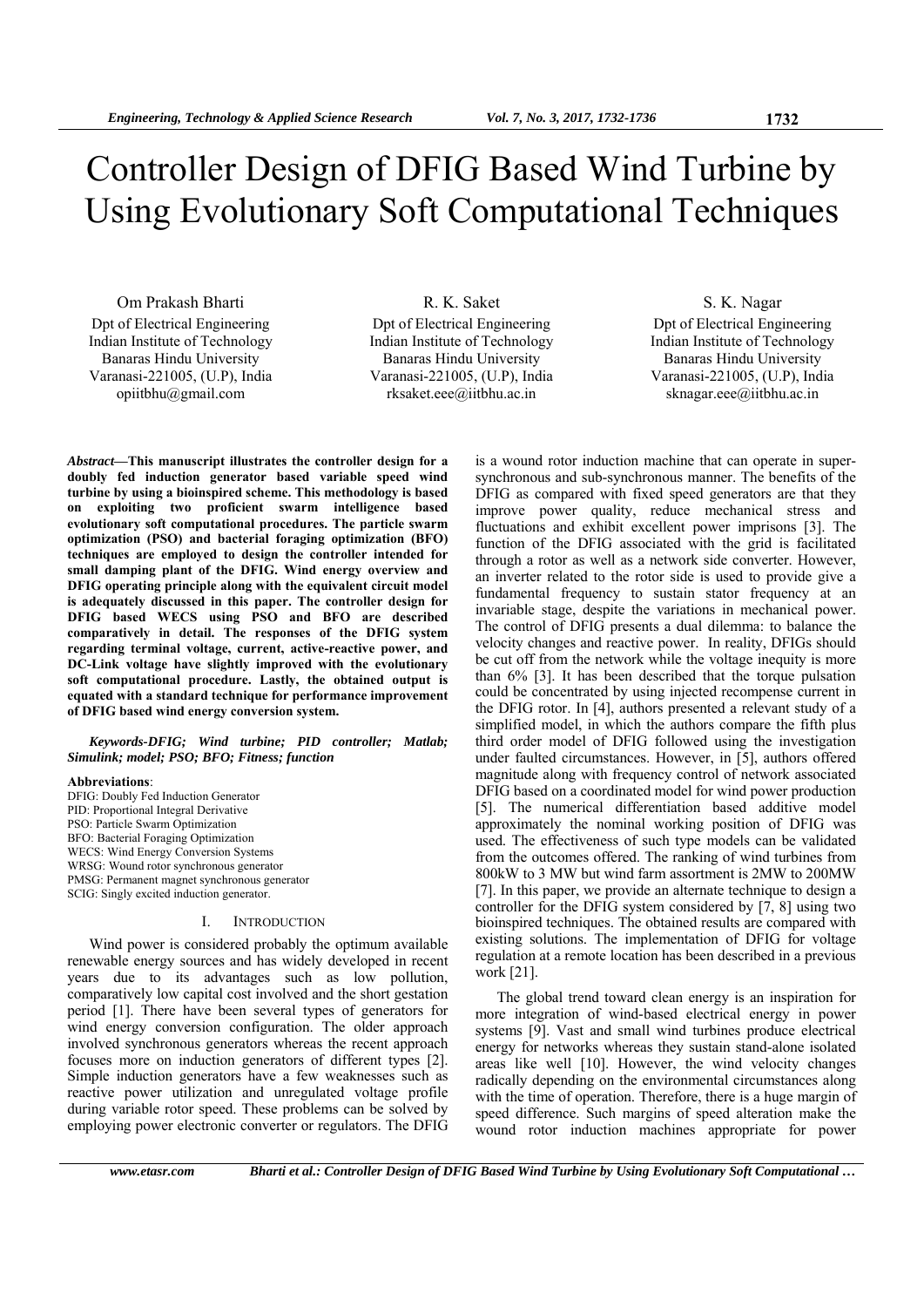generation through wind energy [11]. Wind turbines can run either at fixed speed (actually within a speed range about 1 %) or at varying speed [12]. For fixed speed wind turbines, induction generator is instantly coupled to the grid. Hence, for a fixed-speed system, the turbulence of the wind will result in power fluctuations, which influence power quality. Power electronic apparatus are used to control the DFIG based variable-speed wind turbine. DFIG based wind turbine aerodynamics has thoroughly been described in [13-16, 17].

#### II. GENERAL IDEA AND WORKING PRINCIPLE OF DFIG

A part of wound rotor induction generators, also known as DFIG, is one of the most frequently used scheme in the wind energy industries [18]. Currently, these types of generators are extensively accepted as one of the appropriate wind energy conversion systems. DFIG is in nature a wound rotor induction generator, and the rotor circuit is usually controlled by electric power devices to allow variable speed operation. DFIG stator winding associated directly to the grid by a power transformer and DFIG's power is usually ranged from a few kilowatts to several megawatts. The size for a rotor converter is about 30% of a full capacity converter. During low wind speed, more electrical energy could be acquired from a variable speed DFIG, in distinguishing with a fixed speed wind generator [2]. The advantages of using DFIG in WECS is described in [2]. Whereas in [19] DFIGs have two operating modes, in (i) mode  $N_r>N_s$ , S is –ve, then generator in super-synchronous mode and both stators, as well as rotor windings, deliver power to the grid. while in (ii) mode  $N_r < N_s$ , s is +ve the generator in subsynchronous mode and stator winding delivers power to both the grid and the rotor winding. The mathematical modeling of DFIG is thoroughly explained in [20]. The machine data is available in per unit reactance form. A DFIG equivalent circuit can be seen in [21]. The sixth order relations for unbalanced operations, is as follows [7, 8]:

$$
G(S) = \frac{0.000324s6 - 1.75s5 - 2366s4 + 7.9e6s3 + 7.5e9s2 + 5e12s + 2.18e14}{s6 + 2340s5 + 8.67e6s4 + 4.79e9s3 + 2.7e12s2 + 1.27e14s + 9.6e14}
$$

#### III. PARTICLE SWARM OPTIMIZATION

An overview and brief description for particle swarm optimization along with algorithm features is given in [22-28]. This approach is appropriate to solve nonlinear problems and is established on flock activities such as birds detect food using gathering. The first alternative of the PSO algorithm brings using having the inhabitants (named the swarm) for the applicant result (known as particles). These particles are turned in the search space using a few straightforward formulas. The motions of the particles are guided to their best-known position in the search space in addition to the entire swarm's most prestigious situation. Whenever an enhanced position is being detected, then it will move towards to guide the movement of the flock. The procedure is repetitive, furthermore using performing, so it is trusted, but not assured, that an adequate result will finally be detected. Here in this procedure, a set of particles is introduced in the d-dimensional search space using at random selecting velocity as well as position. The first situation of the particle is considered as the best place to initiate, as well as the velocity of the particle is updated based

on experience to the other particles from the swarming population.

#### *A. A minute representation for the algorithm*

We set the values of PSO algorithm constants as inertia weight factor  $W = 0.3$ , along with acceleration constants  $C_1, C_2$  $= 1.5$ . As we have to optimize three parameters that are;  $K_{P}$ ,  $K_D$ ,  $K_I$  to the controller, and search optimal value in the threedimensional search space. So we arbitrarily formatted a swarm of "100" population in three-dimensional search space using  $[X_{i,1} X_{i,2} X_{i,3}]$  and  $[V_{i1} V_{i2} V_{i3}]$  as preliminary situation as well as velocity. Considered primary fitness function of each point along with the position with minimum fitness function is exhibited as gbest (initial value of global best Optima) as well as the optimal fitness function as  $f_{best1}$  (Initial best fitness function). We ran the program by means of PSO algorithm through thousands (or yet additional numbers) of iterations; in addition to program brought back the final optimal value of fitness function as "f<sub>best</sub>" along with last global optimum point as " $G_{best}$ "

#### *B. The conception of fitness function to the controller design*

For best results we optimize all PID parameters ,of the and describe a three-dimensional search space in which all three dimensions present. Every precise point in search space accounts for a particular arrangement of  $[K_{P}$ ,  $K_{I}$ , and KD]. For which an appropriate answer has found, and a fitness function determines the performance of the position to the PID parameters. This fitness function comprises numerous essential features to the performance index for design. Along with the best position in search space, the fitness function reaches an optimal value with four essential functions which defined fitness function. By this function; steady state errors, peak overshoot, rise time as well as settling time has been come out for the defined system. The contribution of these essential functions towards the innovative fitness function is determined by a scale factor. At best position fitness function has minimal value. The chosen fitness function is defined as follows:

$$
F = (1 - EXP(-\beta)) (M_P + E_{SS}) + (EXP(-\beta)) (T_S - T_r)
$$

Here F: Fitness function,  $M_P$ : Peak Overshoot, T<sub>S</sub>: Settling Time, T<sub>r</sub>: Rise Time, β: Scaling Factor (Depends on upon the alternative of the designer), scaling factor  $\beta = 1$ . In the Matlab library, we have to define a fitness function which has PID parameters as input values, as well as it returns fitness value of the PID based controller model as output and formatted as follows. The Function  $[F]$  = fitness  $(K_D K_P K_I)$ 

#### *C. PSO based controller gain*

The PSO based controller gains for the  $6<sup>th</sup>$  order transfer function reduced the model to the DFIG system, at best fitness function (fbest=0.1967) by several iterations which are given in Table I.

TABLE I. GAINS OF THE PSO-BASED CONTROLLER

| <b>Gbest</b> Parameters | $\mathbf{L}$ | נצנ   |  |
|-------------------------|--------------|-------|--|
| Gains                   | 39.9781      | -6900 |  |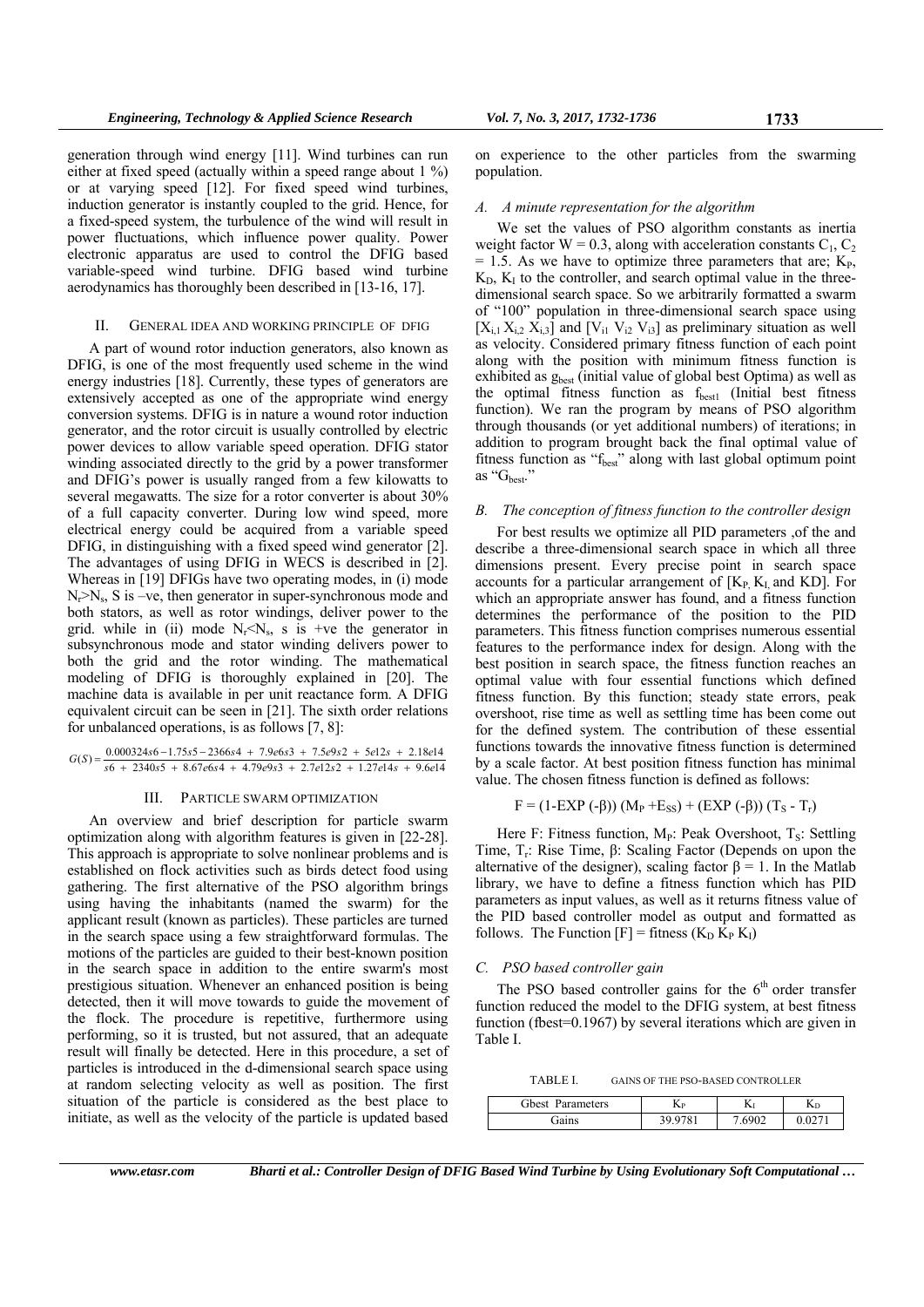## IV. BACTERIAL FORAGING OPTIMIZATION

## *A. Description*

A description for bacterial foraging optimization with algorithmic features is given [29-33]. The algorithm is heavily based on the behavior of E.colli bacteria. In the bacterial foraging optimization process four mobile behaviors are mimicked:

# *1) Chemotaxis:*

A chemotactic step can be defined as a tumble followed by a tumble or a tumble a run lifetime. To represent a tumble a unit length random direction,  $X$  (j), is generated; this will be used to describe the direction of movement after a tumble. In particular :

$$
X^{i}(j+1,k,l) = X^{i}(j,k,l) + C(i)^*X(j) ,
$$

Where  $X^i(j,k,l)$  represents the i<sup>th</sup> bacterium at j<sup>th</sup> chemotactic,  $k^{\text{th}}$  reproductive as well as  $1^{\text{th}}$  elimination and dispersal step. $C(i)$  is the size of the step taken in the random direction specified by a tumble( the run length unit).

# *2) Swarming:*

E.Colli cells can work cooperatively self-organize into highly structured colonies with high environmental adaptability using a complex communication means. Overall, cells provide an attraction signal to each other, so they swarm together. The mathematical representation for swarming can be represented by:

Jcc(θ,P(j,k,l)) =J<sup>i</sup> cc(θ,θ<sup>i</sup>(j,k,l)) =Σ[Dattract \* EXP(-Wattract \*Σ( $\theta$ m -θ<sup>i</sup> m)<sup>2</sup>)]+Σ [Hrepellant \* EXP (-Wrepellant \*Σ  $(\theta m - \theta^i m)^2$ ]

Where  $\text{Jcc}(\theta, P(j,k,l))$  is the cost function value to be additional to the actual cost function, that is to be minimized to present a time-varying cost function. S is the total number of bacteria , P is the number of parameters to be optimized which are present in each bacterium and Dattract, Wattract,hrepellant, Wrepellant are different coefficients that should be appropriately chosen.

# *3) Reproduction:*

The least healthier bacteria die with the other each healthier bacteria split into two novel bacteria each placed in the similar position.

# *4) Elimination and Dispersal:*

It is probable that in the local surroundings, the lives of a population of bacteria changes either gradually (e.g., via utilization of nutrients) or abruptly due to some other influence. Events can occur that all the bacteria in a region are killed, or a group is dispersed into a new part of the environment. They have the effect of possibly destroying the chemotactic progress.

# *B. BFO based controller gain*

The BFO algorithm process as a flowchart is given in [33]. The BFO based controller gains for the  $6<sup>th</sup>$  order Transfer function reduced the model to the DFIG system, at the fitness function (function F = Fitness ( $K<sub>D</sub> K<sub>P</sub> K<sub>I</sub>$ )) by several iterations which are given in Table II.

TABLE II. GAINS OF THE BFO-BASED CONTROLLER

| Parameters | $\mathbf{L}_{\mathrm{P}}$ | 17            | ΛD   |
|------------|---------------------------|---------------|------|
| Gains      |                           | $.47^{\circ}$ | 1005 |
|            |                           |               |      |

# V. SIMULATION AND RESULTS

# *A. Simulink response of the DFIG system*

Here Wind Farm - DFIG Average Model (MATLAB 13b) shows a 9 MW wind farm with the DFIG driven by a variable speed wind turbine. It consisted of six 1.5 MW wind turbines and linked toward a 25 kV distribution system exports power to a 120 kV grid through a 30 km, 25 kV feeder. In this illustration, the wind velocity is preserved invariable at 15 m/s. The response of the DFIG based wind turbine with the evolutionary soft computational procedure (PSO-based controller) regarding voltage along with current at the terminals, active power generated; reactive power requirements and DC capacitor voltage in Pu are shown in Figures 1 and 2 respectively. AS shown, the response of the DFIG system regarding terminal voltage, current, active-reactive power and DC-Link voltage has slightly improved with the PSO based controller compared to the BFO based controller.



Fig. 1. (a) DFIG based wind turbine Average Matlab Simulink Model diagram, (b) Voltages at the DFIG terminals in Pu, (c) Currents at the DFIG terminals in Pu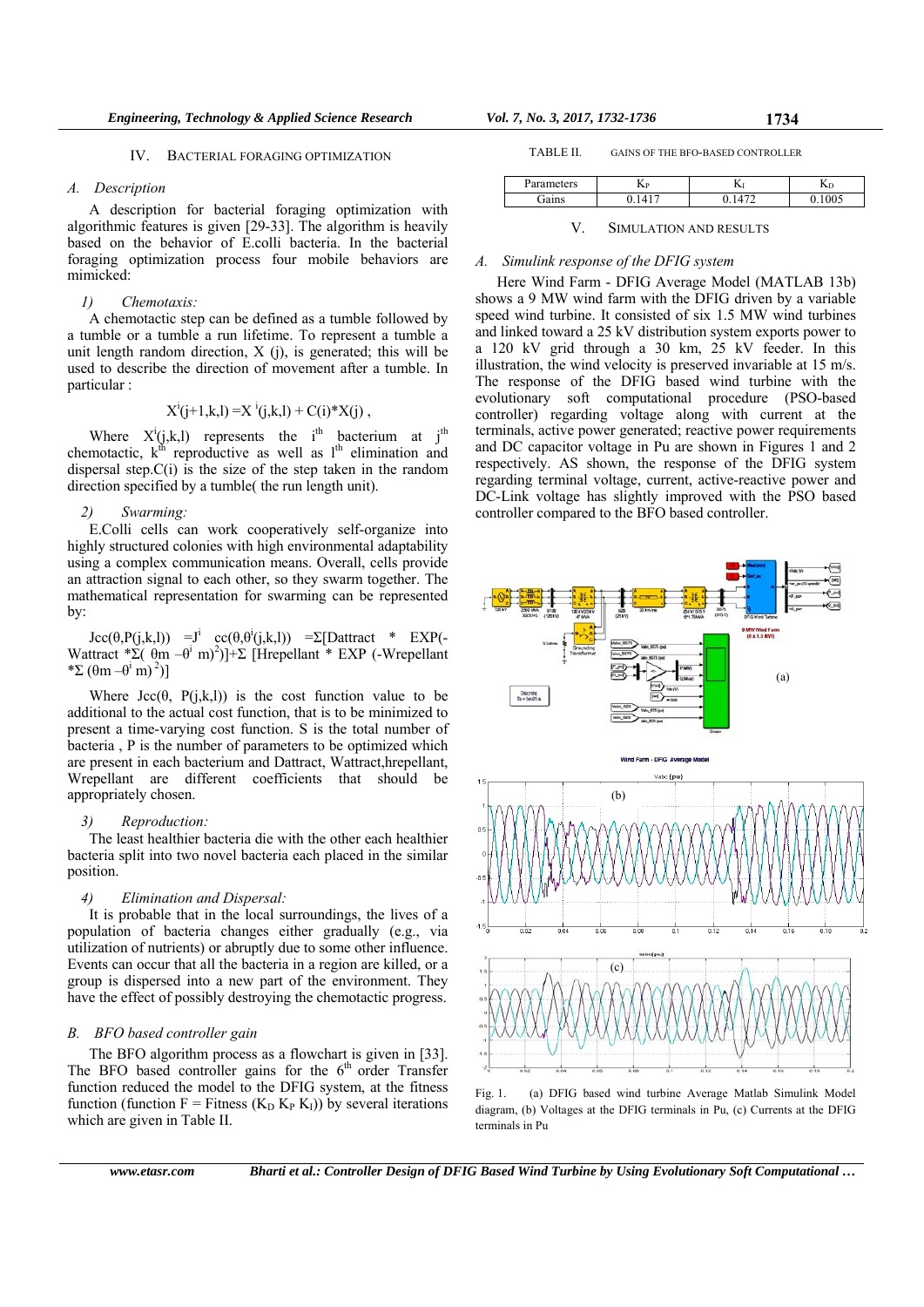#### *B. BFO based Control Response by PID Controller*

The reaction of the BFO based PID controller is given in [7, 8]. As shown the system has zero undershot in the response of open loop system. The step response of the BFO based PIDcontroller is shown in Figure 3 and Table III.

# *C. Response of PID Controller Using PSO Method*

The step response of the PSO based system is given in Figure 4. It is observable by a comparison result of BFO based PID control along with one describe in this work which shows that; PSO based PID controller has extended to sufficiently damped BFO based controller without compromising the speed of response to the control loop. Now the step response of open as well as close loop reduced order system by PID controller with the PSO technique is shown in Figure 4 and Table IV.

*D. Comparison between BFO based PID controller and PIDcontroller using PSO method* 

By comparing Tables III and IV the following observations can be made:

- The designed PSO based PID controller can reduce the steady state error to zero as the existing one.
- The rise time, peak time and overshoot have been reduced to zero, and the response is no more underdamped.
- The speed response is much better than that of the current controller. Hence intended controller in this paper assists to eliminate reactive power variations in DFIG system.



Fig. 2. (a) Active power delivered of the DFIG in Pu (b) Reactive power requirement of the DFIG in Pu (c) DC link voltage at the ordinary linkage capacitor

*www.etasr.com Bharti et al.: Controller Design of DFIG Based Wind Turbine by Using Evolutionary Soft Computational …* 



Fig. 3. Step response of the BFO based PID controller

TABLE III. STEP RESPONSE OF BFO BASED PID CONTROLLER





Fig. 4. Step response of the PSO-based PID controller

TABLE IV. STEP RESPONSE OF THE PSO-BASED PID CONTROLLER

| Rise             | Settling | Settling | Settling | Over  | Under    | Peak | Peak |
|------------------|----------|----------|----------|-------|----------|------|------|
| Time             | Time     | Min      | Max      | Shoot | Shoot    |      | Time |
| 0 <sub>sec</sub> | 0.4061   | $-.0694$ | 0.4996   | $0\%$ | 13.8754% | 0.50 |      |
|                  | sec      | sec      | sec      |       |          |      | sec  |

## VI. CONCLUSION

The BFO based PID controller improves system responses in comparison with an open loop system, while the PSO based designed controller not only improves the system response but also reduces the percentage overshoot to zero. The obtained outcome demonstrates that the system using PSO based controller settles down in less time compared to the BFO based PID controller scheme. The comparison between the PSO based controller and the BFO based PID controller is discussed. It is accomplished that the settling time is condensed next to near about 62% along with the percentage overshoot; rise time and peak time are reduced to zero. Finally, it is fulfilled that PSO based control technique afford another alternative to